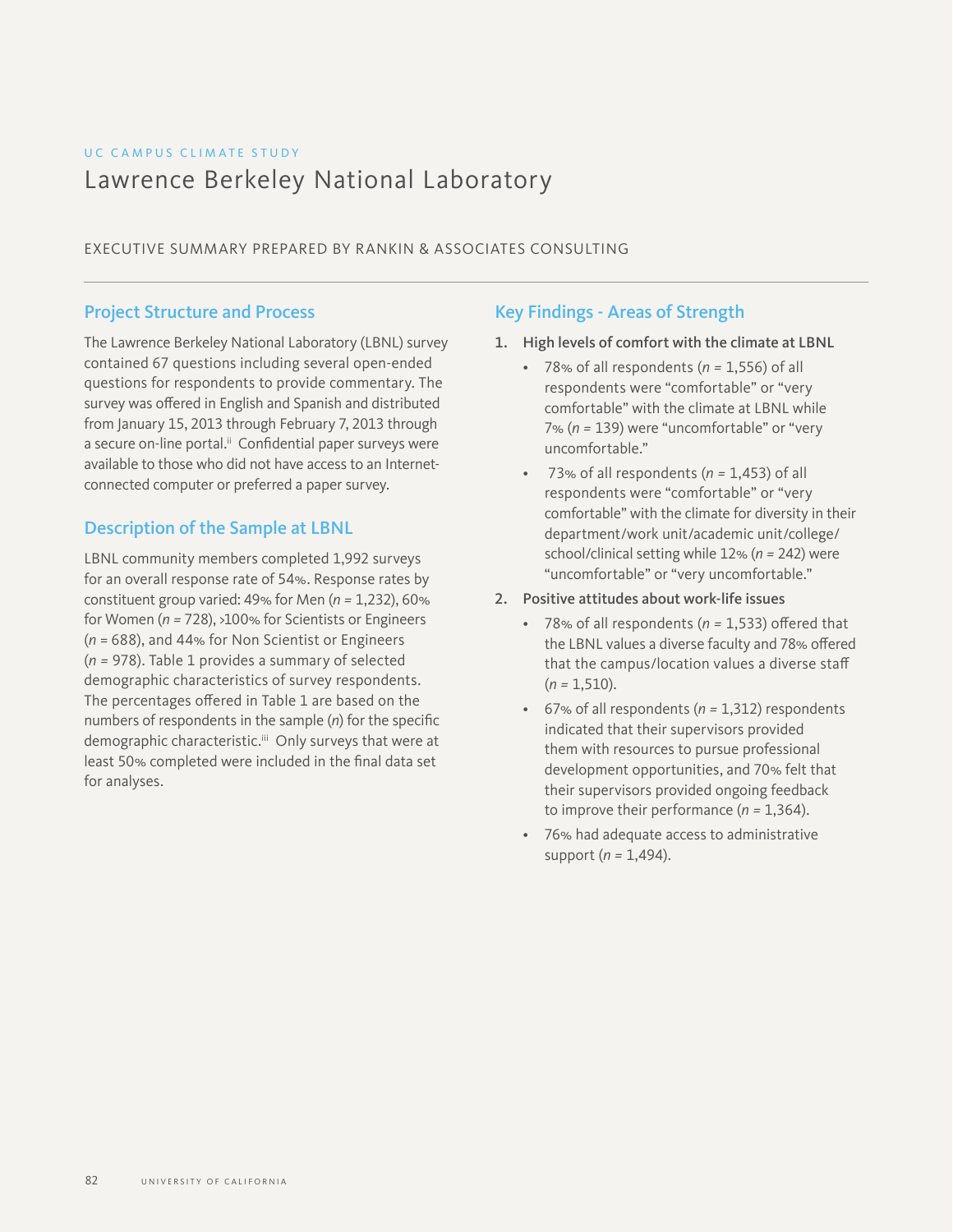| <b>Characteristic</b>           | <b>Subgroup</b>                                                            | $\mathbf n$ | % of<br><b>Sample</b> |
|---------------------------------|----------------------------------------------------------------------------|-------------|-----------------------|
| <b>Position Status</b>          | Scientist or Engineer <sup>P</sup>                                         | 688         | 35%                   |
|                                 | Non-Scientist or Engineer <sup>Σ</sup>                                     | 978         | 49%                   |
|                                 | Other <sup><math>\Omega</math></sup>                                       | 326         | 16%                   |
| Gender Identity                 | Women                                                                      | 728         | 37%                   |
|                                 | Men                                                                        | 1,232       | 62%                   |
|                                 | Transgenderix                                                              | 3           | $1\%$                 |
|                                 | Genderqueer <sup>x</sup>                                                   | 11          | 1%                    |
| Racial Identity                 | White                                                                      | 1,178       | 59%                   |
|                                 | Underrepresented Minority <sup>xi</sup>                                    | 209         | 11%                   |
|                                 | Other People of Colorxii                                                   | 515         | 26%                   |
|                                 | Multi-Minority <sup>xiii</sup>                                             | 12          | 1%                    |
| Sexual Identity                 | Heterosexual                                                               | 1,641       | 87%                   |
|                                 | Lesbian, Gay, Bisexual, Queer                                              | 125         | 7%                    |
|                                 | Questioningxiv                                                             | 11          | 1%                    |
|                                 | Asexual <sup>xv</sup>                                                      | 84          | 5%                    |
| Citizenship Status              | U.S. Citizen                                                               | 1,711       | 86%                   |
|                                 | Non-U.S. Citizen                                                           | 272         | 14%                   |
|                                 | Undocumented                                                               |             |                       |
| <b>Disability Status</b>        | No disability                                                              | 1,625       | 86%                   |
|                                 | Disability (physical, learning, mental health/<br>Psychological condition) | 259         | 14%                   |
| Religious/Spiritual Affiliation | Christian affiliation <sup>xvi</sup>                                       | 543         | 27%                   |
|                                 | Other Religious/Spiritual affiliationxvii                                  | 114         | 6%                    |
|                                 | Muslim <sup>xviii</sup>                                                    | 20          | 1%                    |
|                                 | lewish <sup>xix</sup>                                                      | 40          | 2%                    |
|                                 | No affiliation <sup>xx</sup>                                               | 997         | 50%                   |
|                                 | Multiple affiliations <sup>xxi</sup>                                       | 128         | 6%                    |
|                                 | Unknown                                                                    | 150         | 8%                    |

Table 1. Lawrence Berkeley National Laboratory Sample Demographics

Note: The total *n* for each selected demographic characteristic differs due to missing data.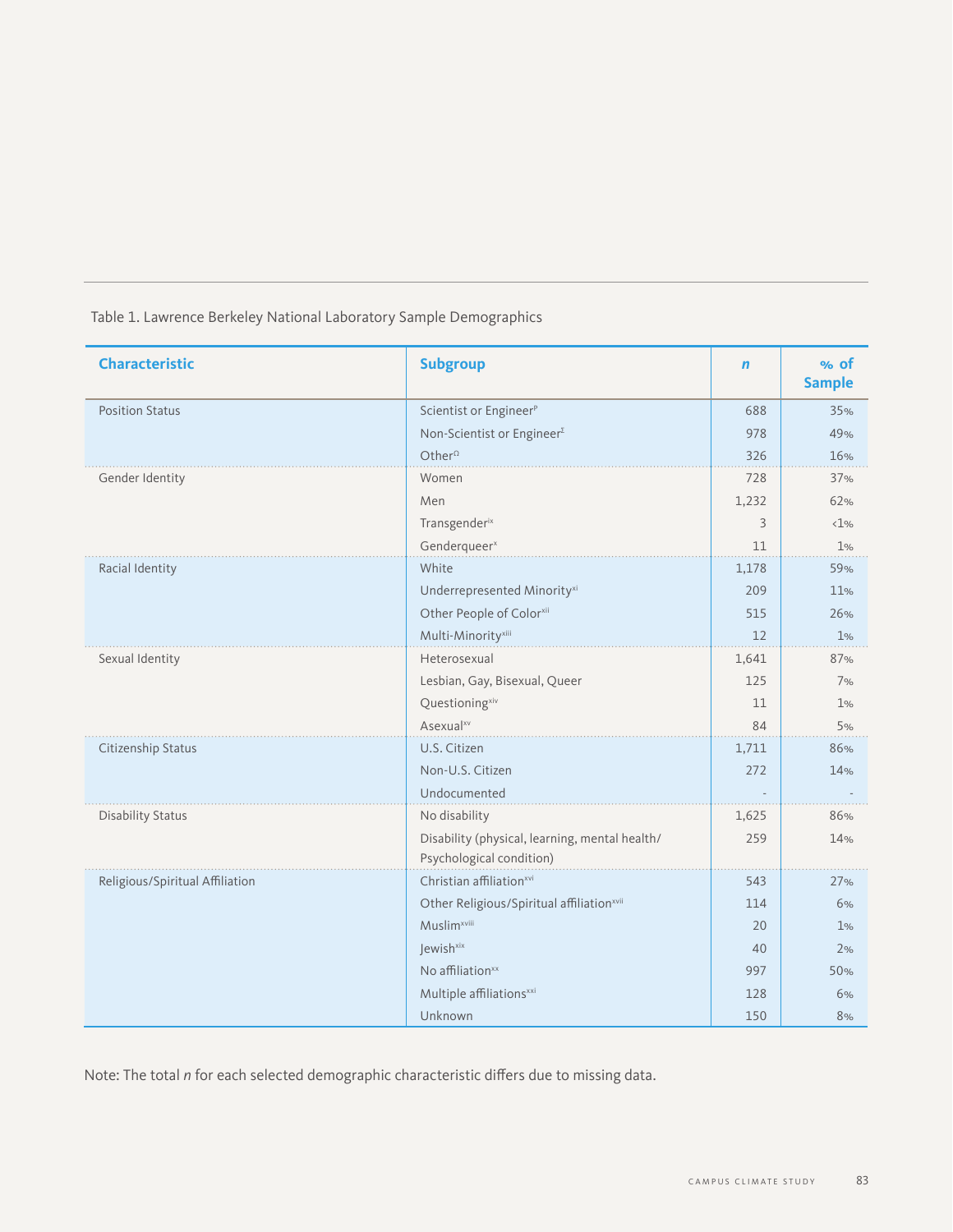# Key Findings - Opportunities for Improvement

- 1. Some members of the community experienced exclusionary conduct
	- 22% of respondents (*n =* 447) believed that they had personally experienced exclusionary, intimidating, offensive and/or hostile conduct; 8% of respondents (*n =* 164) indicated that the conduct interfered with their ability to work or learn.<sup>xxii</sup>
	- Differences emerged based on various demographic characteristics including position status, gender identity, racial identity, religious/spiritual affiliation, and disability status. For example,
		- о A higher percentage of Non-Scientist or Engineer respondents reported experiencing this conduct as compared to Scientist or Engineer respondents and Other Position respondents.
		- о A higher percentage of women and genderqueer respondents reported experiencing this conduct as compared to men.
		- о A higher percentage of Underrepresented Minorities reported experiencing this conduct as compared to White respondents and Other People of Color respondents.
		- о A higher percentage of Christian respondents reported experiencing this conduct as compared to other religious/spiritual affiliations.
- о A higher percentage of respondents with disabilities reported experiencing this conduct as compared to respondents without disabilities.
- о A higher percentage of respondents who were 50 years or older reported experiencing this conduct as compared to respondents who were younger.
- 2. Several constituent groups indicated that they were less comfortable with the overall campus/location climate, workplace climate, and classroom climate
	- Non-Scientist or Engineer respondents were slightly less comfortable with the overall campus/location climate at LBNL and with the climate in their departments/work units.
	- LGBQ respondents were less comfortable than heterosexual respondents with the overall climate and less comfortable with the climate in their classes.
	- Underrepresented Minority respondents were less comfortable than White respondents, Other People of Color respondents and Multi-Minority respondents with the overall climate and the workplace climate.
	- Women respondents were less comfortable than men and genderqueer respondents with the overall climate, and genderqueer respondents were less comfortable than women and men respondents.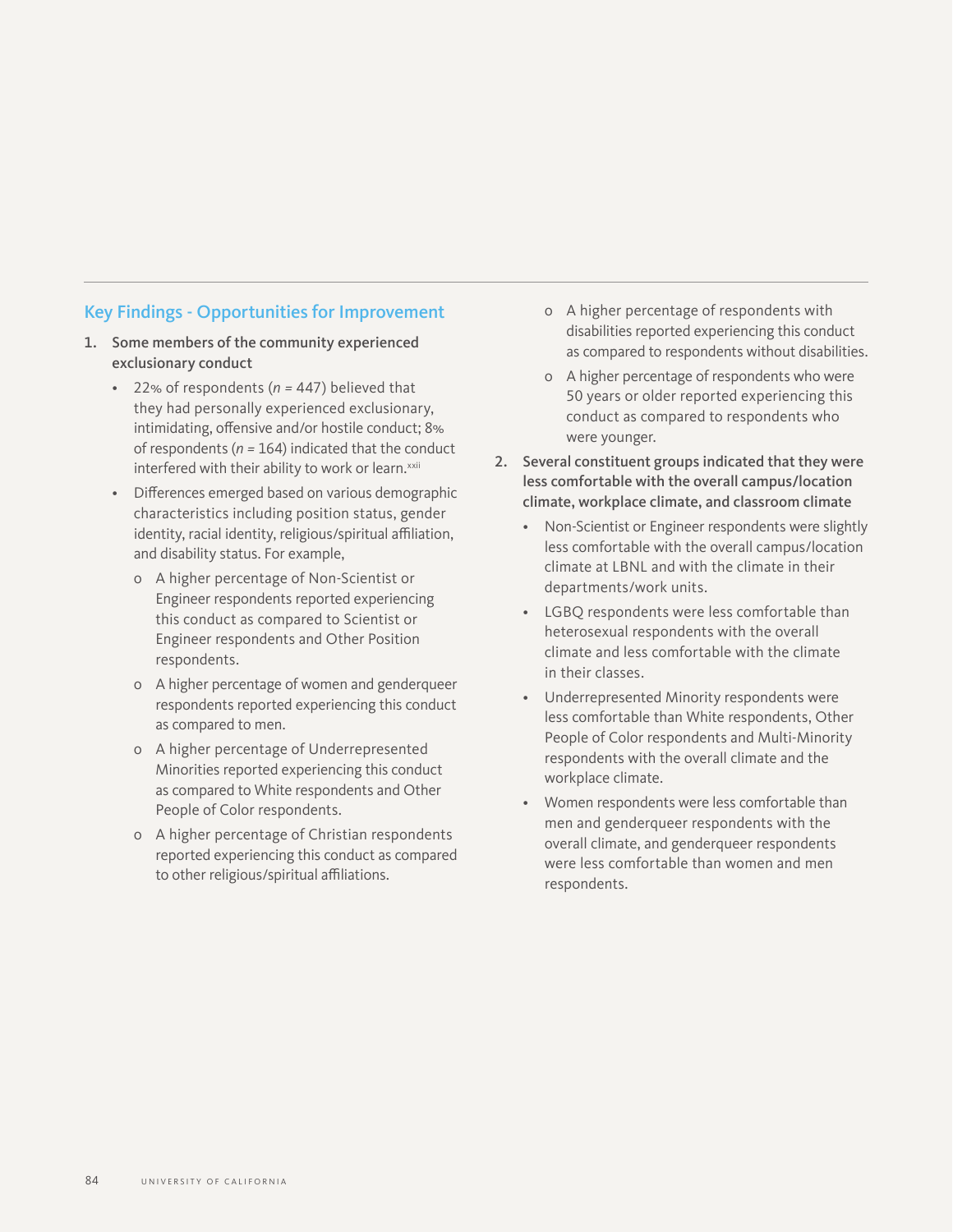- Respondents with disabilities generally were less comfortable with the overall climate and in their departments/work units than were respondents without disabilities.
- As the age of the respondents increases, comfort with the overall climate at LBNL and in their departments/work units decreases. Respondents over the age of 50 years were less comfortable than their younger counterparts.
- 3. A small but meaningful percentage of respondents experienced unwanted sexual contact
	- a. 1% of respondents (*n* = 25) believed they had experienced unwanted sexual contact while at LBNL within the last five years. Subsequent analyses of the data revealed the following:
		- Other People of Color respondents (2%,  $n = 8$ ), respondents with disabilities (2%,  $n = 6$ ), Christian-affiliated respondents (2%, *n* = 10), and Non-Scientist or Engineer respondents (2%, *n* = 18) were more likely than other groups to have experienced unwanted sexual contact.

Additional findings disaggregated by position and other selected demographic characteristics are provided in more detail in the full report.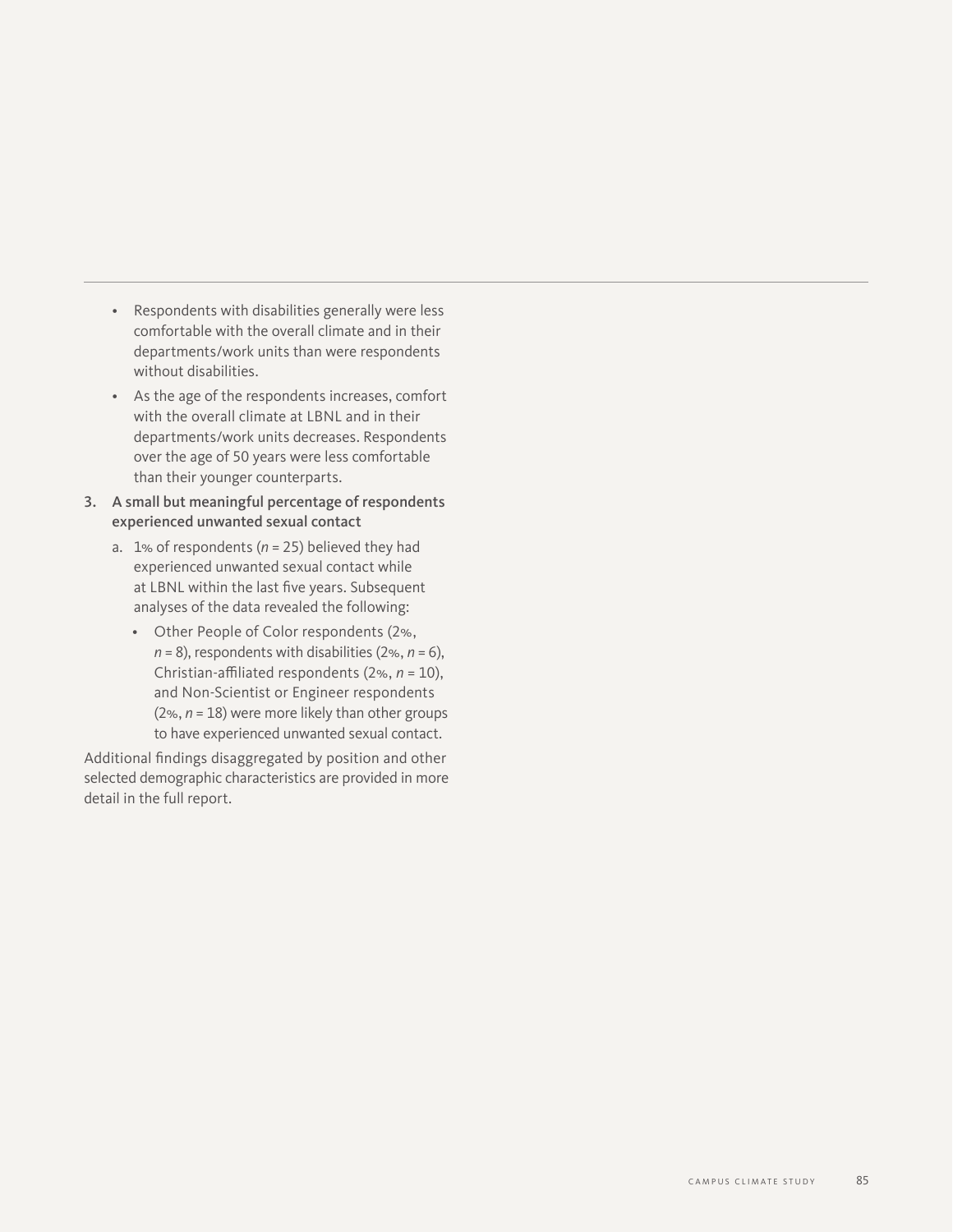# UC CAMPUS CLIMATE STUDY Lawrence Berkeley National Laboratory

SUMMARY PREPARED BY UC

## Recent efforts in campus climate

- The **Women Scientists & Engineers Council** (WSEC) was formed in 2008 and has grown swiftly since then. The Council works in partnership with senior management to review strategies and priorities for recruitment, retention, work/life balance, and professional development of women scientists and engineers. Very active subcommittees have made notable achievements in all of these areas, including introduction of the Back-up Care program as an employee benefit; updating of policies for sick leave, pregnancy leave, and lactation accommodation; and completion of a survey to better understand the needs of women researchers. WSEC also holds regular networking forums.
	- ◊ The **Diversity & Inclusion Council**, with one or two representatives from each of the Lab's divisions, has become significantly more active and effective since it was overhauled in 2006. The Council has sponsored a series of topical speakers, initiated a very popular annual Cultural Festival that has grown in each of its three years, and worked with division directors to recommend strategies for strategic recruitment and other issues related to promoting diversity and inclusion.
- The Lab partnered with UC Berkeley's Haas School of Business to provide intensive leadership training for "emerging leaders" and heads of departments and programs. More than 130 employees have completed those programs, and many of them have been promoted. These **leadership development training sessions** also offered the opportunity for Lab leaders and future leaders, from diverse science areas as well as operations, to meet, network, and share experiences.
- At the end of 2013 Lab Director Paul Alivisatos announced the **Director's Diversity & Inclusion Initiative**, aimed at attracting and retaining the brightest minds. The Lab has identified a number of priority areas including developing a consistent process for recruitment so that the candidate pool is as diverse as possible; improving dual-career recruitment tools; boosting opportunities for mentorship; ensuring all directors and managers are invested in LBNL diversity and inclusion goals; and assessing equitability. This effort is still in its early stages.
- In 2014 Berkeley Lab will reintroduce the **Diversity Fellowship**, which had been eliminated in FY2012 due to funding cuts. The goal of the program is to provide two outstanding scientists from historically underrepresented groups an opportunity to conduct research that is relevant to the mission of Berkeley Lab, and to integrate diversity more directly into the Lab's research community.